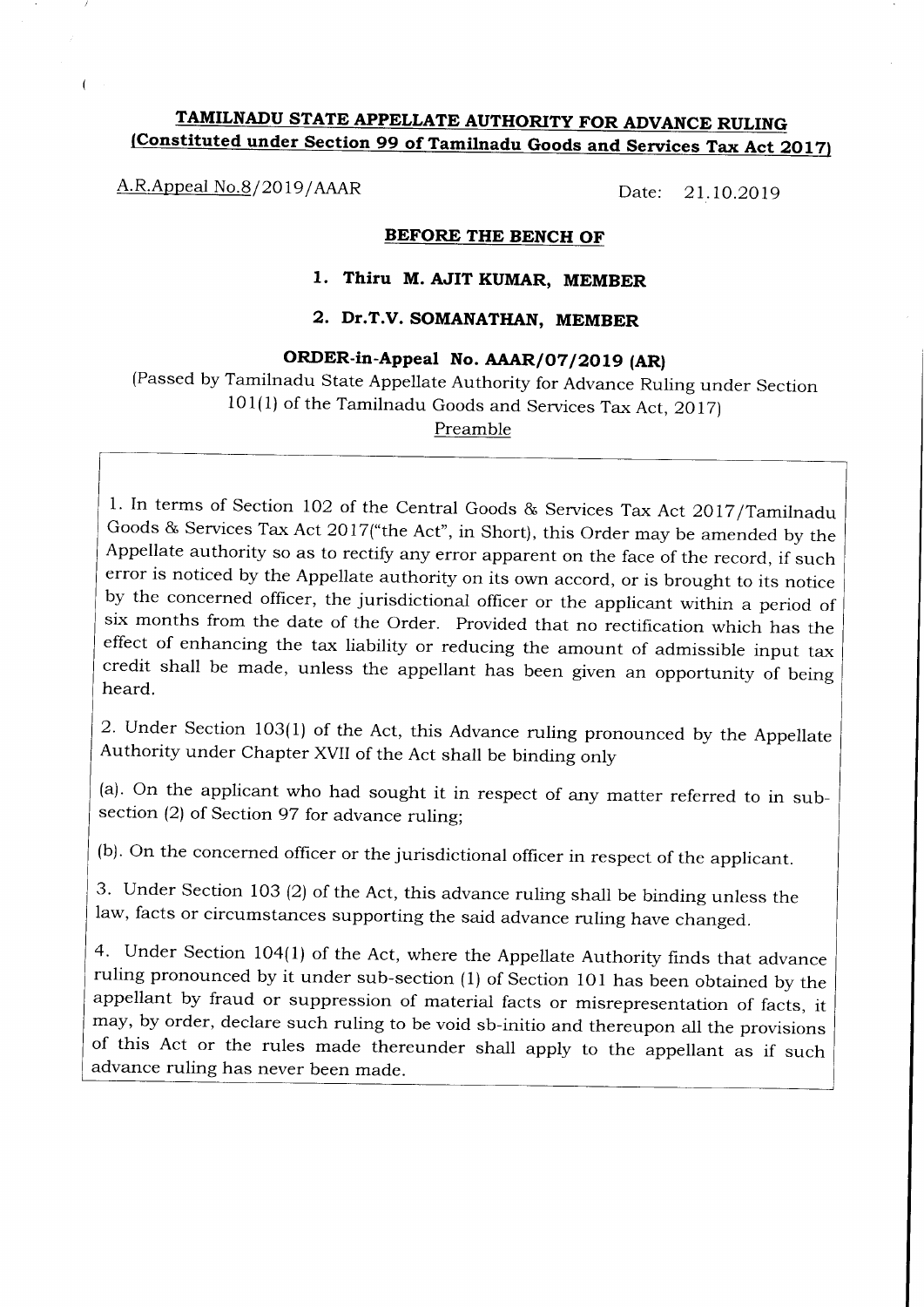| Name and address of the appellant                           | A.M. Abdul Rahman Rowther & Co          |
|-------------------------------------------------------------|-----------------------------------------|
|                                                             | No.4, Old Palace Building               |
|                                                             | Pudukkottai                             |
| GSTIN or User ID                                            | 33AAHFA0811C1ZD                         |
| against<br>Ruling Order<br>Advance<br>which appeal is filed | Order No. 37/AAR/2019                   |
| Date of filing appeal                                       | 17.09.2019                              |
| Represented by                                              |                                         |
| Jurisdictional Authority-Centre                             | Trichy Commissionerate                  |
| Jurisdictional Authority - State                            | The Assistant Commissioner(ST)          |
|                                                             | Pudukkottai-I Assessment Circle         |
| Whether payment of fees for filing                          | Yes. Payment of Rs. 20000/- made vide   |
| appeal is discharged. If yes, the                           | challans No.SBIN19093300106428<br>dated |
| amount and challan details                                  | 12.09.2019 & SBIN19093300106470 dated   |
|                                                             | 12.09.2019                              |
|                                                             |                                         |

At the outset, we would like to make it clear that the provisions of both the Central Goods and Service Tax Act and the Tamil Nadu Goods and Service Tax Act are the same except for certain provisions. Therefore, unless a mention is specifically made to such dissimilar provisions, a reference to the Central Goods and Service Tax Act would also mean a reference to the same provisions under the Tamil Nadu Goods and Service Tax Act.

The subject appeal has been filed under Section 100(1) of the Tamilnadu Goods & Services Tax Act 2017/Central Goods & Services Tax Act 2017 (hereinafter referred to 'the Act') by M/s. A.M. Abdul Rahman Rowther & Co., No.4, Old Palace Building, Pudukkottai (hereinafter referred to as 'Appellant'). The appeal is filed against the Order No.37/AAR/2019 dated 27.08.2019 passed by the Tamilnadu State Authority for Advance ruling on the application for advance ruling filed by the appellant.

2. The appellant are manufacturing tobacco products without adding any flavouring, essence and chemical substances under the registered brand of "Nizam Lady" and trade name of A.R. Abdul Rahman Rowther & Co. The appellant is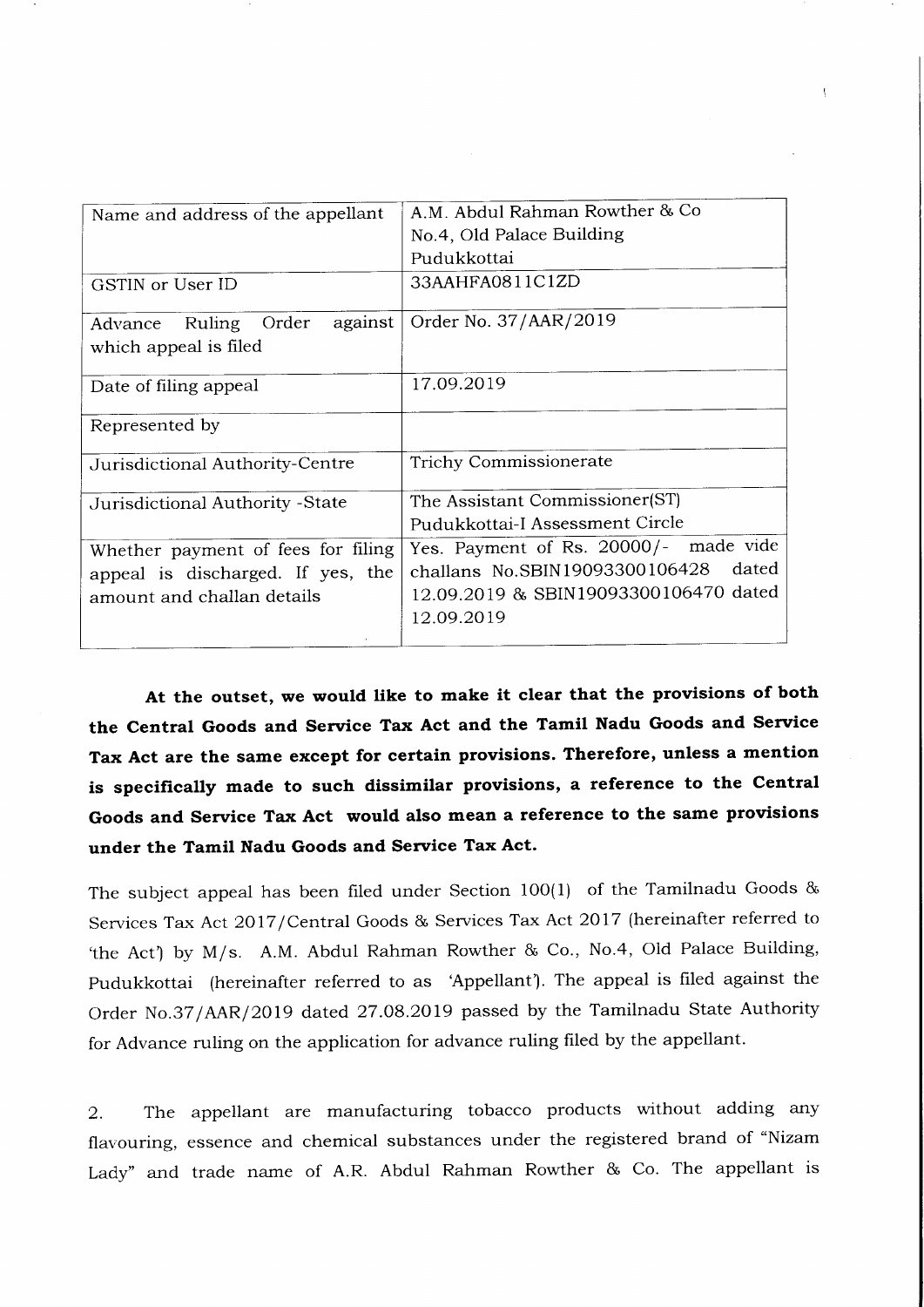registered under GST vide GSTIN 33AAHFA0811CIZD. They had sought Advance Ruling on the following questions:

"Classification of the product " Chewing Tobacco" manufactured by them and applicability of Notification No.01/2017-Compensation Cess-(Rate)."

3. The Original authority for Advance Ruling has ruled as follows:

The application is rejected under first proviso to Section 98(2) of the CGST/TNGST Act 2017, as the issue for which Advance Ruling is sought by the applicant is already pending before the appropriate authority.

The above decision has been arrived at by the lower authority as per the first proviso to Section 98(2) of CGST/TNGST Act 2OI7 which forbids the authority to admit the application when the question raised is already pending or decided in any proceedings in the case of the applicant under any provisions of the Act, based on the comments furnished by the Commissioner GST & Central Excise, Trichy, wherein, it is stated that the proceedings in respect of the applicant on the very issue raised by him before the authority has been initiated and an offence case booked vide O.R. No.17 /2OI8- I9(DPU-GST) dated 09.01.2019 while the application is filed on O6.O2.2O19 i.e after the proceedings initiated under the provisions of the GST Act.

4. The present appeal is against the ruling of the Lower Authority on the plea that in as much as their application was accepted and AAR satisfied that there is no pending issues in the subjected matter or matter already decided either in Department or court proceedings during PH on 22<sup>nd</sup> May 2019 before the lower authority, the said authority has rejected the application for the reason that proceedings are pending.

5. The appellant has furnished the Statement of Facts and Interpretation of Facts before this Authority as follows:

- > Their application was accepted and AAR satisfied that there is no pending issues in the subjected matter or matter already decided either in Department or court proceedings.
- > During Personal Hearing held on  $22^{nd}$  May 2019 before the Lower Authority, they displayed the relevant sample and elaborated in detail as regards how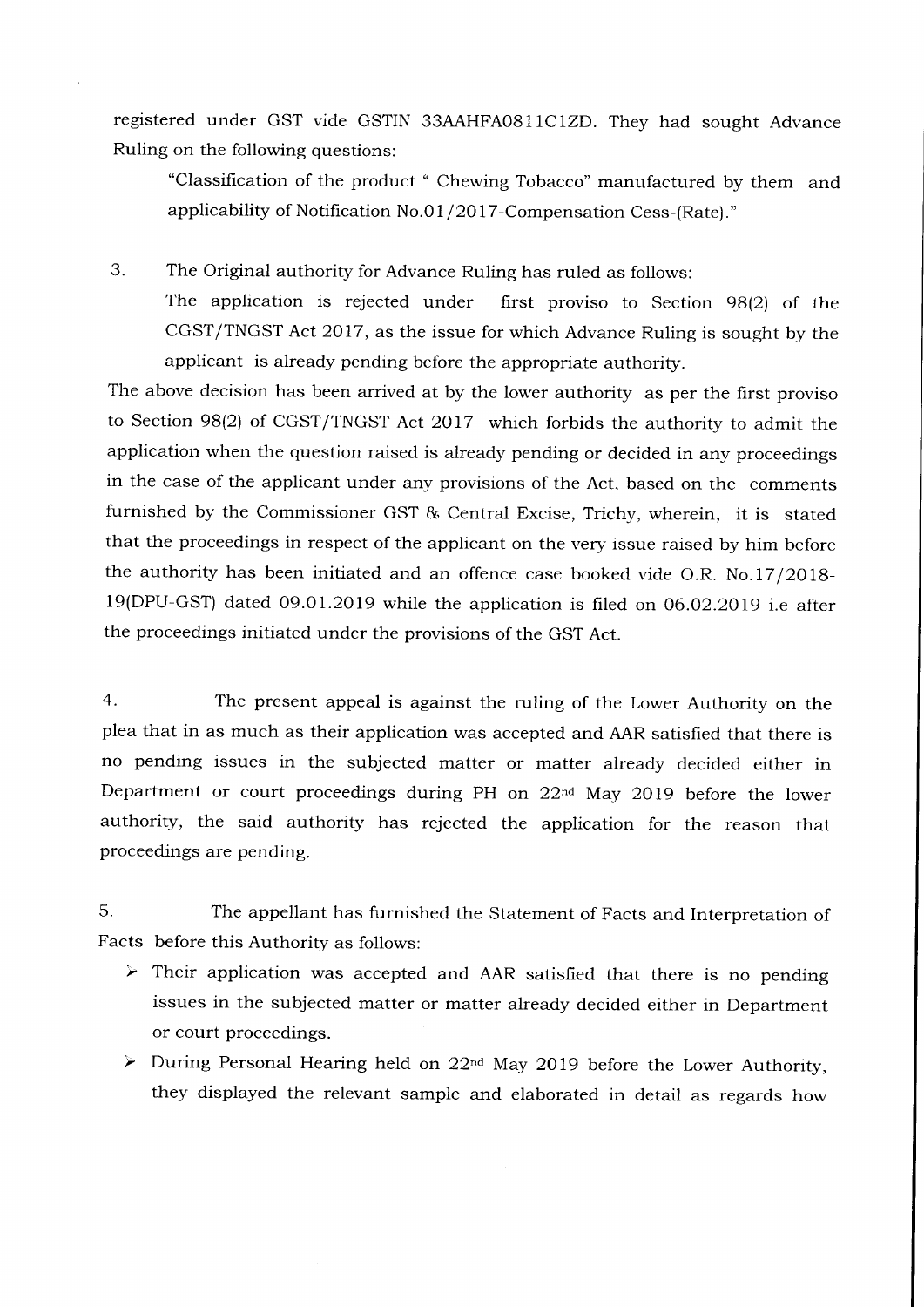their products are being classified with that of chemically flavoured tobacco products of dry varieties in the form of tobacco products(without lime tube) and tobacco products(with lime tube).

 $\langle$ 

- $\triangleright$  Even after submission of all details in relation to passing on the appropriate ruling as regards the classification of product and applicable GST compensation cess, AAR have come out with qualification remarks after the gap of 6 months from the date of filing their application in entertaining their prayer and refused to provide the ruling causing remark on the facts that their matter is pending before the jurisdiction authority of CGST at the time of filing of application
- $\triangleright$  Their products' description and method of manufacturing have clearly been spelt out in their letter dated 30th June 2OI7 to the concerned CGST Authorities and they have not come for inspection in their unit so far but have obtained the statement from them as regards the description of the product and method of processing and manufacture of their product during the month of November 2OI8.
- $\triangleright$  After filing of application before AAR, they have issued SCN during the month of July 2019 stating the remark that there is shortfall in payment of GST under Section 73(ll of the CGST Act. Hence it is being categorically and vehemently denied on their part that there is no pending issue in relation to their product at the time of submission of application before AAR as regards subjected mater of classification of product.

They prayed the Appellate Authority to set aside/modify the impugned ruling by the Lower Authority, grant a Personal Hearing and Pass any such further or other Order(s) as may be deemed fit and proper in facts and circumstances of the case.

#### PERSONAL HEARING:

6. The Appellant was granted personal hearing as required under law before this Appeliate Authority on 10.10.2019. S/Shri. A. Ibrahim Kalifullah, Chartered Accountant and R.Subramanian, Chartered Accountant and authorised representatives of the appellant appeared for the hearing. They contended that though they were heard by the authority for Advance Ruling, the issue regarding the pendency of the proceedings on which ground, the application is rejected was not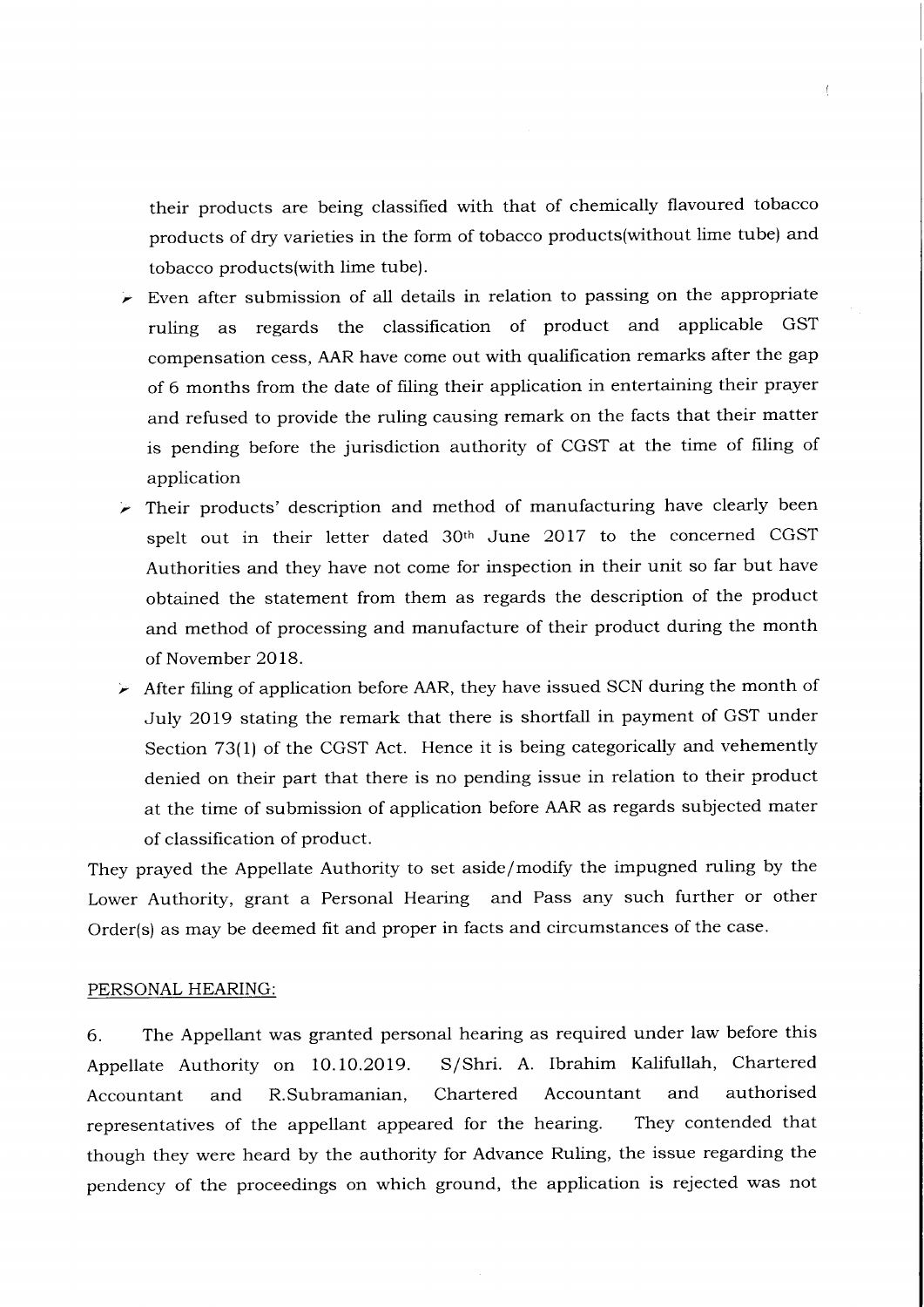discussed and therefore the rejection without hearing them on the matter which led to the rejection of their application is contrary to section 98(2) of the Act. They furnished a written submission and requested the matter may be remanded. In the written submission, they have among other aversions, have stated that

- $\triangleright$  As per Section 98 of CGST Act, the application sought for advance ruling shall be rejected at the application stage itself if the subject in question is already pending before any authority or decided in any judicial proceedings in respect of the applicant
- $\geq$  At the time of filing their application before AAR on 4<sup>th</sup> Feb 2019, there is no issue pending before any authority in relation to the subjected matter.
- $\triangleright$  They have made representation before the CBIC TRU through their Tobacco Association in TamilNadu during the month of Sep' 2O1B in relation to the levy of GST compensation cess for the product of unmanufactured tobacco. Meanwhile, they are following the practice of paying GST compensation cess for residual variety of tobacco products under self-assessment basis. At this juncture, there are certain other petitions made by their competitors engaging in manufacturing 'manufactured tobacco'to the same CBIC TRU against the manufacturers of 'unmanufactured tobacco' like them complaining about the short payment of GST resorted for the supply of goods. As the result of which GST Authorities in the State of Tamilnadu have started inquiring about the supply of goods made by all kind of manufacturers of tobacco products in the State of Tamil Nadu upon the direction of the TRU CBIC. Hence, their unit is not exemption to this and therefore the concerned Jurisdictional Authority had summoned them on 9<sup>th</sup> Jan'2019 calling for certain details in respect of details of supply made by them from the date of introduction of GST till Dec'2018.
- The Jurisdictional GST authorities again summoned them on 19th June 2019 ⊁ for further clarifications in relation to short payment of GST against the supply of goods. The initiation of enquiry under Section 70 of the CGST Act by Jurisdictional Authority is no way connected with the application in question filed before GST AAR
- The concerned Jurisdiction Authority has not taken their product sample and enquiry is not relating to the description of the product manufactured by them rather it is relating to the short levy of tax for the supply of goods.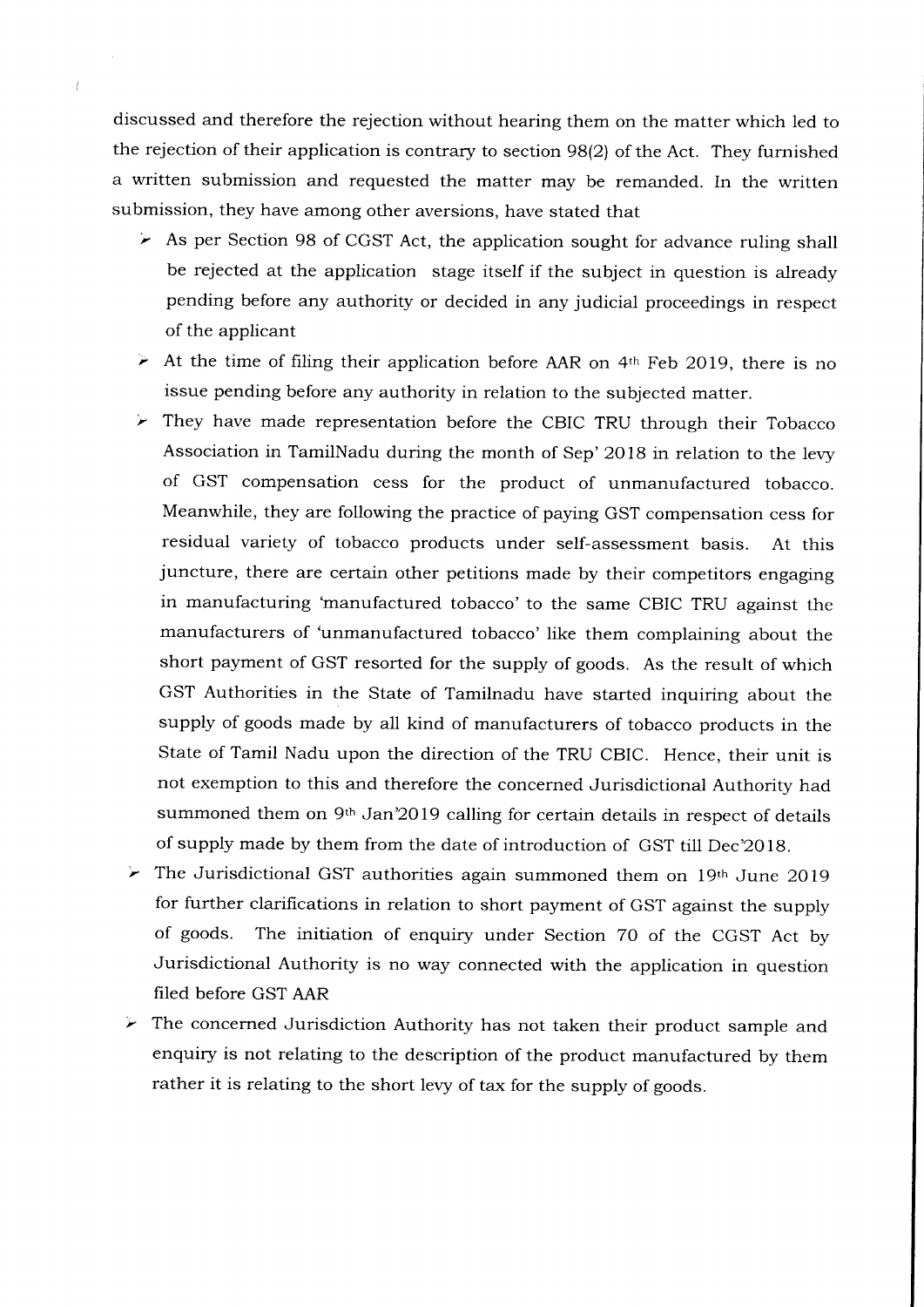- $\triangleright$  Knowing the fact that they have filed the application before AAR in order to obtain the ruling for product manufactured and sold by them, the concerned Jurisdiction Authority is trying to correlate the issue with that of inquiry proceedings termed it as that of "issue already pending before the GST authorities" in order to prevent them from obtaining the appropriate ruling in question. Further to that Jurisdiction authority has issued Show Cause Notice during July 2019 for short levy of GST for the supply of product and nowhere in SCN, there is mentioning about the description of product in question.
- The concerned Jurisdiction Authority has not raised any objection before AAR at the time of Personal hearing posted on 22<sup>nd</sup> May 2019 though the copy of the personal hearing notice is duly sent to them for their reply.
- $\blacktriangleright$  Besides this, Hon'ble GST AAR while pronouncing its ruling on the subjected matter, specified that it do not go into the merits of the case since the question in subject is already pending with the concerned Jurisdictional office. As per the common judicial parlances if any adverse decision is to be passed against the party, they must be given the opportunities of being heard in person and their comments has to be incorporated in the speaking order in pronouncing the judgment. Such judicial proceedings are not followed in the ruling of Hon'ble GST AAR in their case.
- $\triangleright$  As per Section 98(2) of the CGST Act, the application before AAR shall be rejected where the question raised is pending or raised in court proceedings. However, the term 'Proceedings'is vague and there is no clarity about the stage at which a particular matter is deemed to be pending proceedings. There are some of the rulings issued by GST AAR in various States for rejecting GST Advance Ruling Application at the stage of admission itself in respect of some assessee namely (a). Veeram Natural Products(Tamilnadu) (b). Sasan Power Ltd (Madhya Pradesh) (c ). Crux Bio Tech India P. Ltd (Andhra Pradesh) and Sterlite Technologies Ltd (Maharashtra). In respect of these cases, the application is rejected at the time of admission and that too with the judicial proceedings of giving proper opportunities to the party for their view heard in person.
- $\blacktriangleright$  No such proceedings as mentioned in Section 98 of CGST Act have been followed by Hon'ble AAR in providing the ruling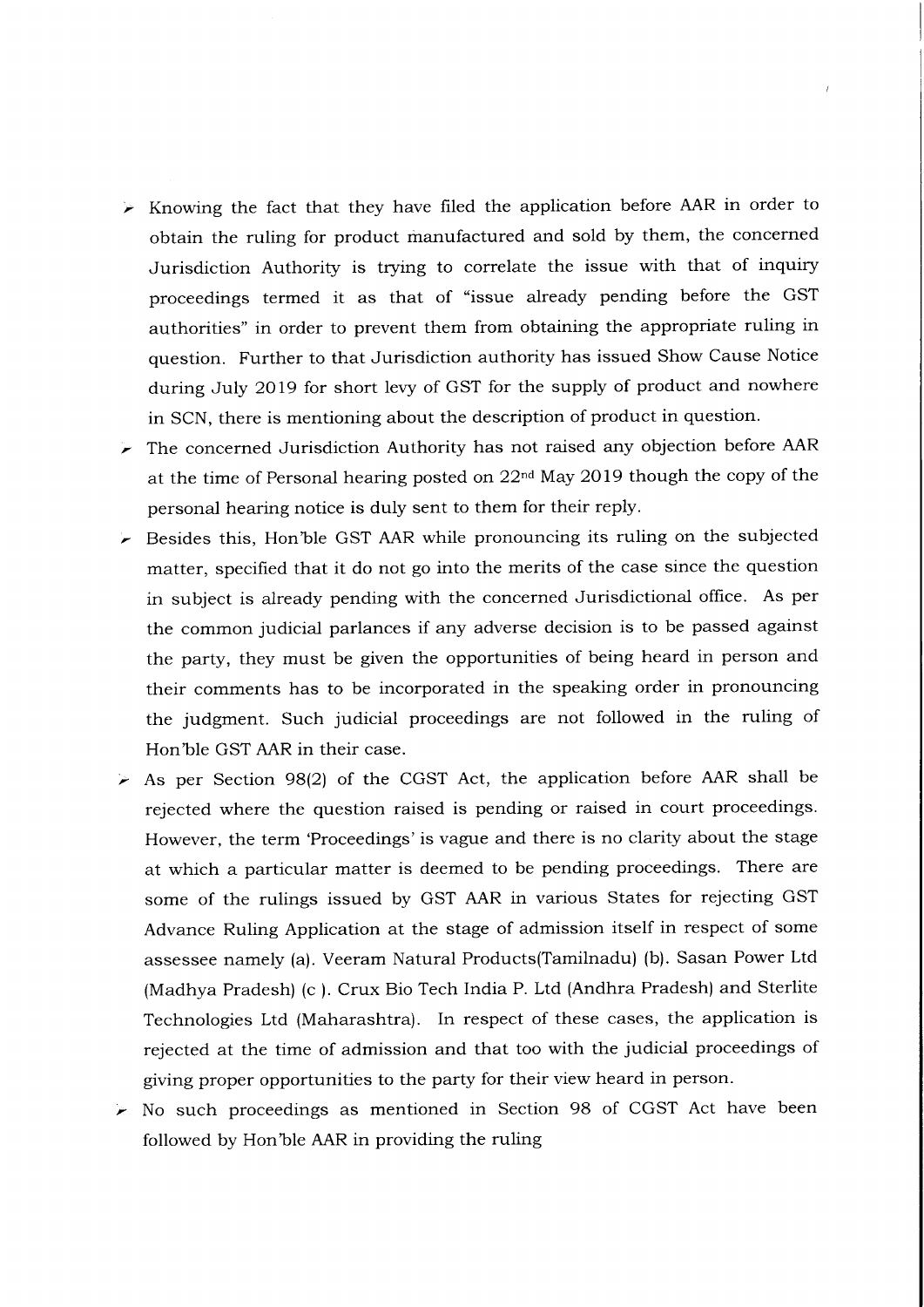$\triangleright$  The issue in question is already pending as ruling pronounced by the Hon'ble AAR cannot be accepted since question or enquiry about the description of the product manufactured by them is not at all considered when initiation of proceedings for short fall in payment of GST through summon dated 9th Jan 2079. Hence the question raised in the application under consideration cannot be termed as the same as in a matter already pending before the authority for rejection of their application by Hon'ble AAR.

#### Discussions:

7. We have carefuily considered the various submissions made by the Appellant and the applicable statutory provisions. The issue before us for determination is whether, the rejection of the application filed by the Appellant seeking Advance Ruling by the Lower Authority is as per the provisions of Law and Principles of Natural Justice.

7.1 We find that the Lower authority on receipt of the application of the appellant has extended an opportunity to be heard in person as per the provisions prescribed under Section 98. The jurisdictional officers were also intimated on the application filed by the appellant. From the details available on record, it is seen that the revenue has not represented before the lower authority at the time of hearing. The lower authority has heard the case of the appellant. But subsequently, the CGST officers of Trichy commissionerate has responded to the information sought on the application of the appellant, wherein it is stated that a summon was issued on 8th Jan 2019 and Statement recorded on 9<sup>th</sup> Jan on the issue of short payment of compensation cess by misclassifying the product supplied by the appellant. On receipt of the said comments, the lower authority, without extending another opportunity to the appellant to hear their contentions on the comments of the jurisdictional authority has rejected the applicant stating that the application is filed when the proceedings are pending before the GST authorities.

7.2 The appellant is aggrieved of the said decision and considers that the principles of natural justice is not followed in as much as they have not been extended an opportunity to comment on the submissions of the CGST authorities that the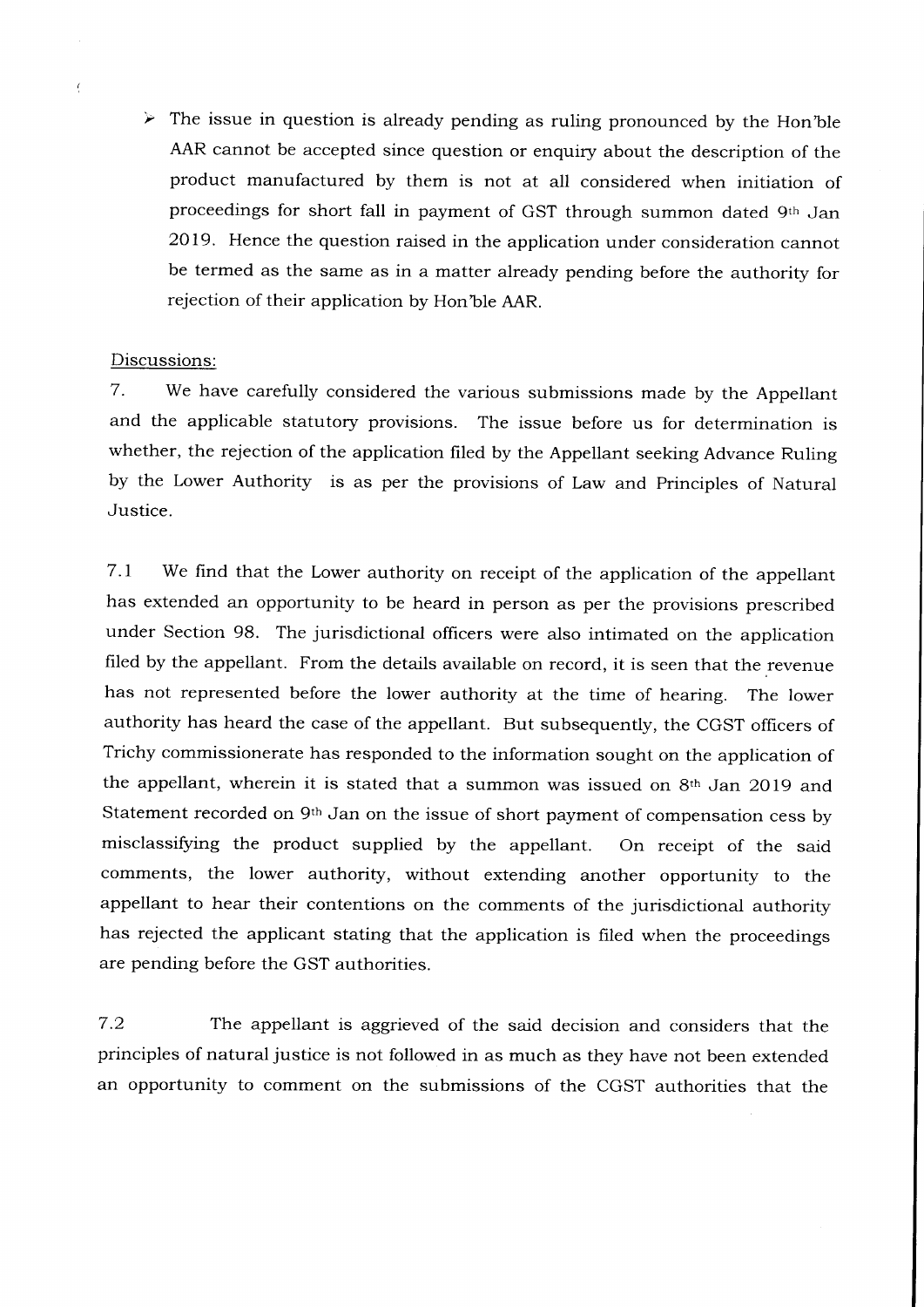question raised in the application was already pending with the department. As per their contentions, the summons were issued in connection with possible short payment of GST and GST Compensation Cess and is not in relation to the questions un<br>seeking the Ruling. We therefore find, that the justice be met by remanding the case to the lower authority, to extend an opportunity to the appellant and then decide the case as per the provisions of law. We further find that this authority is empowered vide section 101(1) to Pass such order as deemed fit.

8. In view of the above . we rule as under

#### RULING

The order No. 37/AAR/2019 dated 27.08.2019 passed by the Lower Authority in the case of the Appellant is set aside. The matter is remanded to the lower authority for consideration and passing of appropriate orders on whether the issue raised in the application by the appellant was already pending before the department after extending opportunity to the appellant.

I I  $\int_{\gamma_{m,n}}$  $\gamma$  $\sim$  $\setminus$ 

 $(T.V.SOMANATHAN)$ - Cornmissioner of Commercial Tax Tarnilnadu / Member AAAR

To

 $\sqrt{c}$ 

i- . ,

(M. AJIT KUMAR) Pr.Chief Commissioner of GST & Excise Chennai Zone /Member AAAR

> APPELLATE AUTHORITY FOR ADVANCE RULING

GOODS AND SERVICE TAX Chennai-5, Tamiln; 't.,

M/s. A.M. Abdul Rahman Rowther & Co No.4, Old Palace Building, Pudukkottai. **// By Speed Post with Ack due//** 7l OCI <sup>2019</sup>

Copy to

- 1. Additional Chief Secretary/Commissioner of Commercial Taxes, II Floor, Ezhilagam, Chepauk, Chennai-5.
- 2. The Principal Chief Commissioner of GST & Central Excise, 26 / l, Mahatma Gandhi Road, Nungambakkam, Chennai-600034.
- 3. The Advance ruling Authority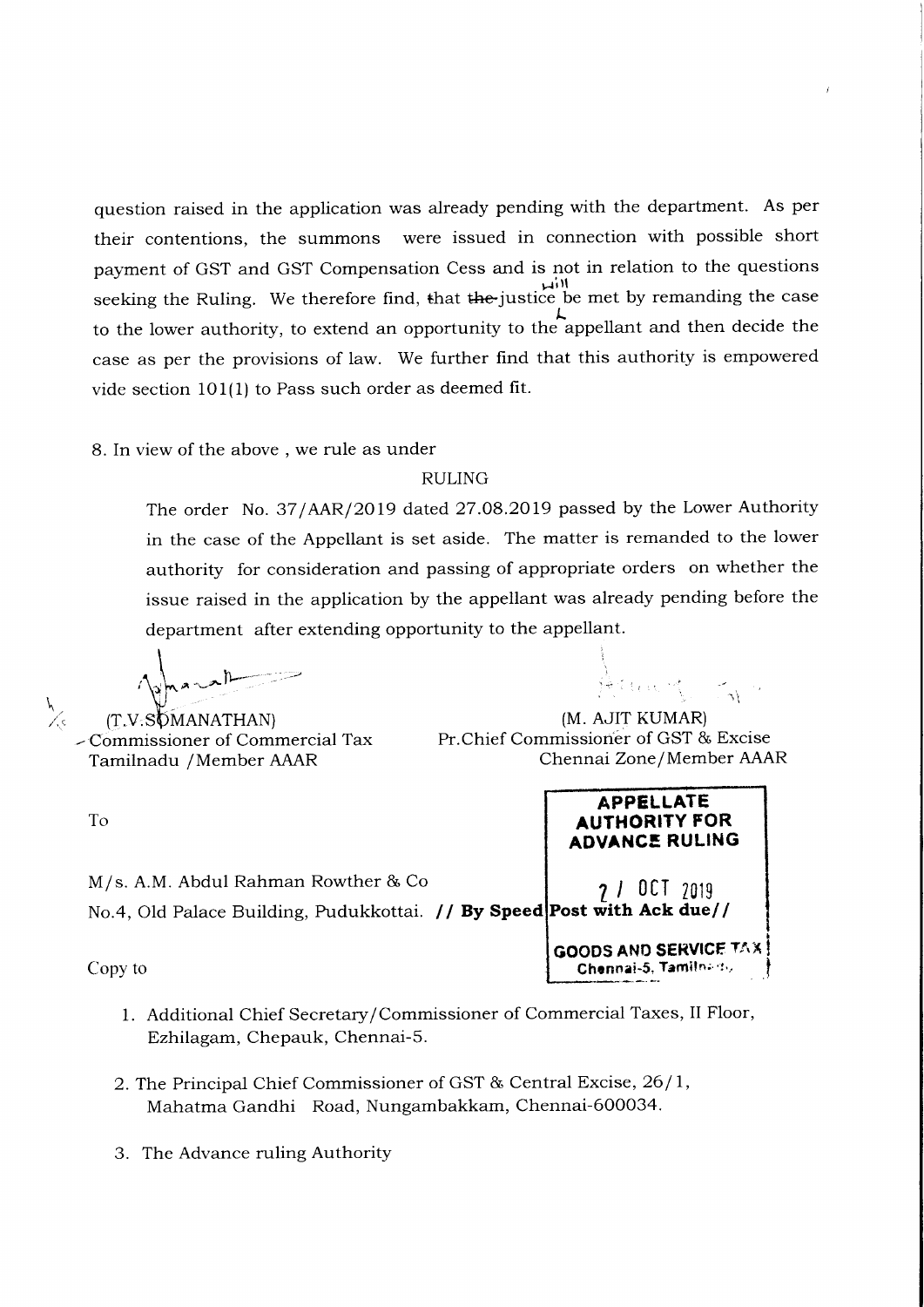- 4. The Commissioner of GST & C.Ex., Trichy Commissionerate, No.1, Williams Road, Cantonment, Trichy 620 001.
- 5. The Assistant Commissioner (ST), Pudukkottai-1 Assessment Circle, 5893/3, Kattupudukkulam, Pudukkottai- 622 OO1.
- 6. Master File/ Spare-2.

 $\sim$